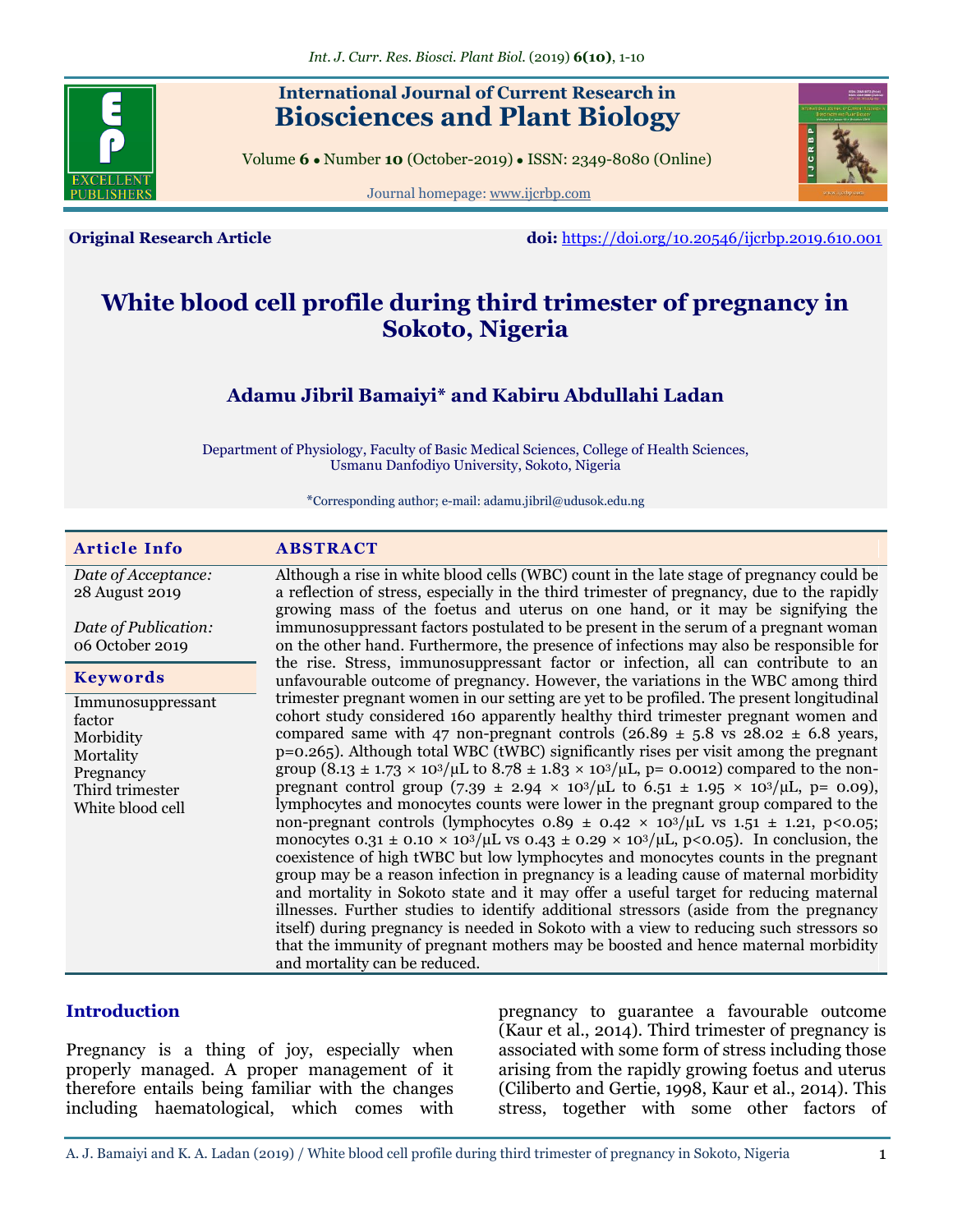pregnancy require the body immune systems adjusting to meet up the challenges (Mor and Cardenas, 2010) and may be reflected in WBC profile seen as leucocytosis (Pughikumo et al., 2015, Gebreweld et al., 2018, Wang et al., 2016, Malikarjun et al., 2018; Duru et al., 2016). This however, doesn't exclude the presence of some other reasons that may occasion leucocytosis in pregnancy such as infection (Ramsay, 2010; Serrano et al., 2011) or gestational diabetes mellitus (Pattanathaiyanon et al., 2014). Indeed, a tWBC value above normal levels alone during pregnancy will necessitate some investigations to rule out the presence of infection (Ramsay, 2010). In this regard, infection is a major cause of maternal mortality rate in Sokoto, Northwest Nigeria (Audu and Ekele, 2002; FIGO, 2013). Moreover, earlier studies all over the globe on pregnancy have profiled WBC counts and its differentials and the factors that may be responsible for the variations were highlighted (Ahmed et al., 2018, Akingbola et al., 2006, Pughikumo et al., 2015). However, disparate and yet normal reports were presented (Akingbola et al., 2006, Ahmed et al., 2018, Dapper et al., 2006). Importantly, the study by Pughikumo and colleagues (2015) reported monocytosis in the third trimester of pregnancy and lower lymphocytes counts were also reported elsewhere (Bamaiyi et al., 2015, Ramsay, 2010). Nevertheless, Obeagu et al. (2014) reported depressed monocyte counts in late pregnancy. Moreover, the work of Dapper and co-workers (2006) in Port Harcourt, South-South Nigeria reported lower Leucocytes count in the third trimester of pregnancy compared with earlier periods of pregnancy. However, many others (Ahmed et al., 2018; Akingbola et al., 2006; Akinlaja, 2016; Pughikumo et al., 2015; Ciliberto and Gertie, 1998) reported contrary findings. Further, impacts of ethnicity, environmental and genetic factors as possible mediators of variations in WBC counts have been controversial (Ichipi-Ifukor et al., 2013; Shen et al., 2010; Dapper and Didia, 2006). Indeed, maternal death from pregnancy related causes may be determined by many factors, and the factors that predominate in causing these deaths depend on the regions under consideration. In this regard, Sokoto state, North-west Nigeria has one of the highest maternal mortality ratios, reported to be 1,151/100,000 (Audu and Ekele, 2002). In this regard, a more recent report revealed that maternal deaths in Sokoto maybe higher than the Nigerian national average of 560/100,000 (Mojekwu and Ibekwe, 2012) and infection control during pregnancy has been identified as a modality for reducing maternal deaths in Sokoto State. The present study sought to profile the WBC counts among third trimester pregnant women, with a view to explore antepartum period, to suggest a possible explanation why infection is a leading causes of maternal death in this environment.

### **Materials and methods**

The present study was approved by the ethical committee on human studies of the Sokoto State Specialist Hospital with reference number SHS/SUB/133. VOL1, (appendix V) and it satisfied the rules guiding human studies outlined by the Helsinki declaration. Every participant gave her informed written consent and that of her spouse (for the married participants) before being enrolled in the study. It was a longitudinal cohort study that engaged each participant three times at a regular interval to examine the changes in WBC profiles of pregnant women in their third trimester and compared the results with those of apparently healthy non-pregnant women sourced from the Sokoto metropolis.

Pregnant women in their early third trimester attending antenatal clinic at the Specialist Hospital Sokoto (SHS) and non-pregnant age match female controls sourced from the metropolis were recruited for the study. The data collection lasted about 6 months. Details of the study design, sampling techniques and procedural protocols are as explained in (Bamaiyi et al., 2013; Ibrahim, 2009; Sokoto state Government, 1995; Obidike, 2004).

Structured questionnaires were distributed to 207 women; 160 pregnant and 47 non-pregnant women, but 3 pregnant women were lost to follow up during the study. During the subject selection care was taken that only pregnant women who reside in the areas earmarked as the metropolis (Sokoto State Government, 1995) were included. Subjects were between 18 to 40 years old with singleton gestation based on sonographic findings obtained in their antenatal records and were in their third trimester and not suffering from any systemic illnesses. The control group was age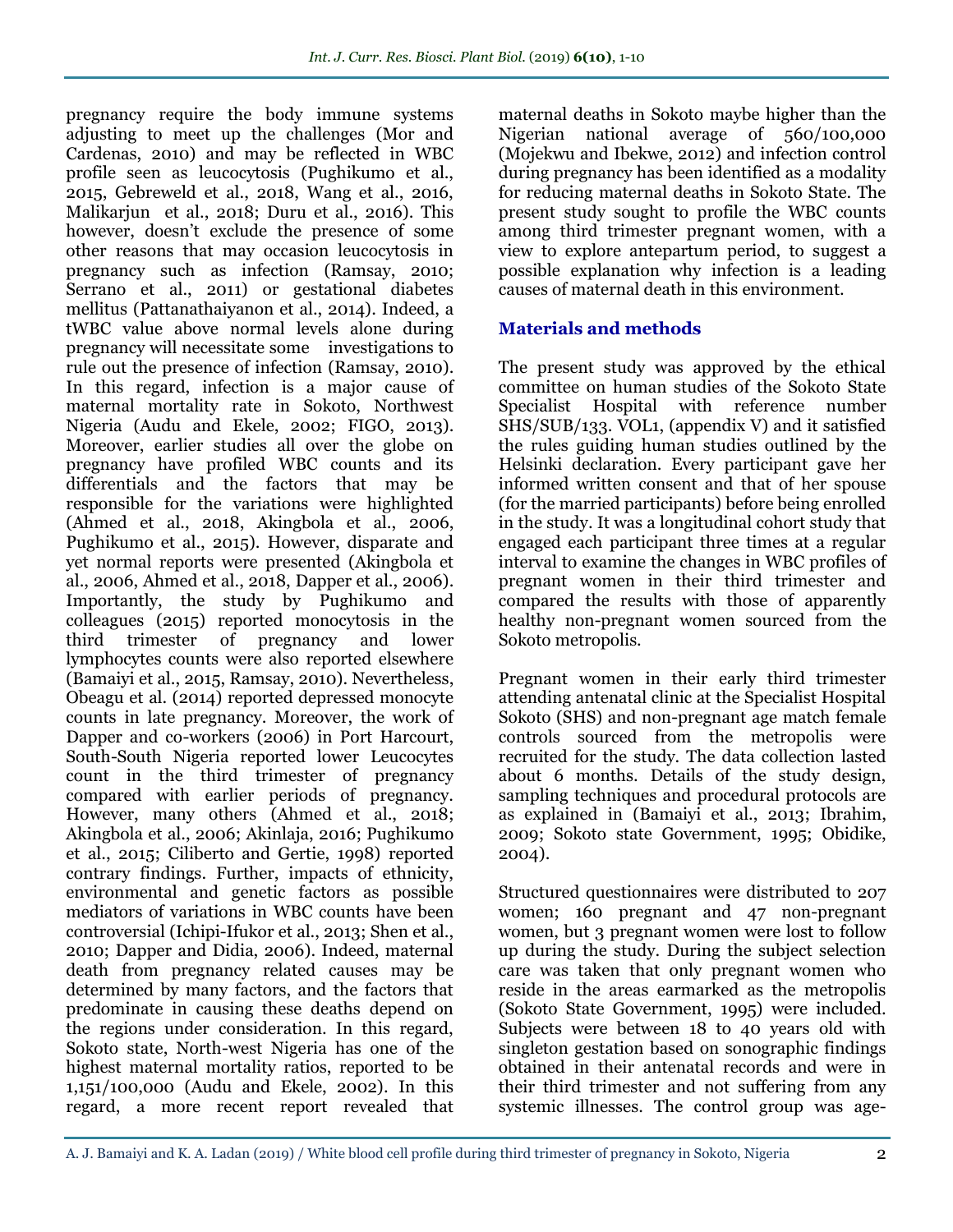matched, non-gravid women who were nonsmokers and apparently healthy.

### **Data collection**

Demographic data of subjects and controls were obtained from pretested structured questionnaires (appendixes III and IV). And subjects/controls were classified as eligible or ineligible using the screening tools administered (appendixes I and II). Each subject was contacted three times for the data collection procedures. Visits were after every second week.

During each contact measurements done were Blood pressure (BP), Weight (Kg), Height (m). And 2mls of free flowing venous blood samples were collected into EDTA bottles for the WBC analysis.

### **Measurements**

**Weight:** This was taken at each visit and all the standard procedures were followed with a portable weighing scale (Camry, China, ISO 9001: 2008 certified by SGS, model: BR9012). The machine was standardized each weighing day using a known weight.

**Height:** This was measured once at the first contact with the subjects. A portable (6 kg) standiometer with a measuring range of 20 – 250cm, calibrated in mm, dimensions of 328 x 21485 x 574mm was used and standard procedures were followed.

**Body Mass Index (BMI):** This was derived during every visit using the relation;

 $BMI = weight (kg)/height x height (m<sup>2</sup>)$ 

**Haematological analysis:** Syringes of 2 ml single-use, and needles were used throughout the visits to collect venous blood using standard procedures and the blood transferred into 5mls tubes, anticoagulated with EDTA-2K and thoroughly mixed. These were transferred to the laboratory for analysis within 6hours.Automation method was used to determine the Total WBC (tWBC) and differentials. Full Automatic Blood Cell Counter, PCE – 210E, ver.5. 10 (Erma, Tokyo) was used for the analysis throughout the study.

### **Statistical analysis**

Database was managed using IBM SPSS, version 23.0. Values were expressed as mean  $\pm$  SD. Tables and graphs were used to represent frequencies of variables. Student's t-test was used to compare sample means and Pearson's correlations and beta (β) coefficients were utilized in determining relationship among variables. P (α) was set at  $\leq$ 0.05.

### **Results**

Two hundred and four subjects stayed in the study to the completion, including 157 pregnant and 47 non-pregnant controls. The mean age of the pregnant group was  $26.89 \pm 5.8$  years which was not statistically different from  $28.02 \pm 6.8$  years, the mean for the non-pregnant control  $(p = 0.265)$ . As Nigeria is a multi-ethnic nation with economic, educational and development levels strikingly different from each other as one hovers from one group or region to the other, the participants in this study have been stratified for the purpose of comparisons. Table 1 shows the participants characteristics of the study groups. The distributions displayed the structure of the study environment, Sokoto state, Northwest Nigeria which is a predominantly Hausa and Muslim society.

### **Variations in white blood cells**

Total WBC (tWBC) counts rose significantly by an average of  $0.54 \times 10^{3}/\mu$ L per visit, (p =0-000) and average weekly rise of 0.27x103/µL in the pregnant group. But, in the non-pregnant group a drop of  $0.88x10^{3}/\mu L$  per visit was instead recorded, which was statistically significant  $(p = 0.003)$ , translating to  $0.44x10^3/\mu L$  per week. The pregnant group generally had a significantly higher average tWBC count  $(8.17\pm2.04x10^3/\mu L)$  than the non-pregnant control group with an average of  $6.95 \pm$  $2.52x10^3/\mu L$  (p = 0.000). The lymphocyte count did not show much increment during subsequent visits  $(0.02 \times 10^3/\mu L, p = 0.419)$ , and it was generally low  $(0.89 \pm 0.44 \times 10^{3}/\mu L)$  among the pregnant group compared to the non-pregnant group with an average of  $1.51 \pm 1.21 \times 10^3/\mu L$ ( $p$ <0.05), decreasing by an average of 0.36x10<sup>3</sup>/ $\mu$ L per visit  $(p = 0.06)$ . The monocytes count also increased with advancement in pregnancy age in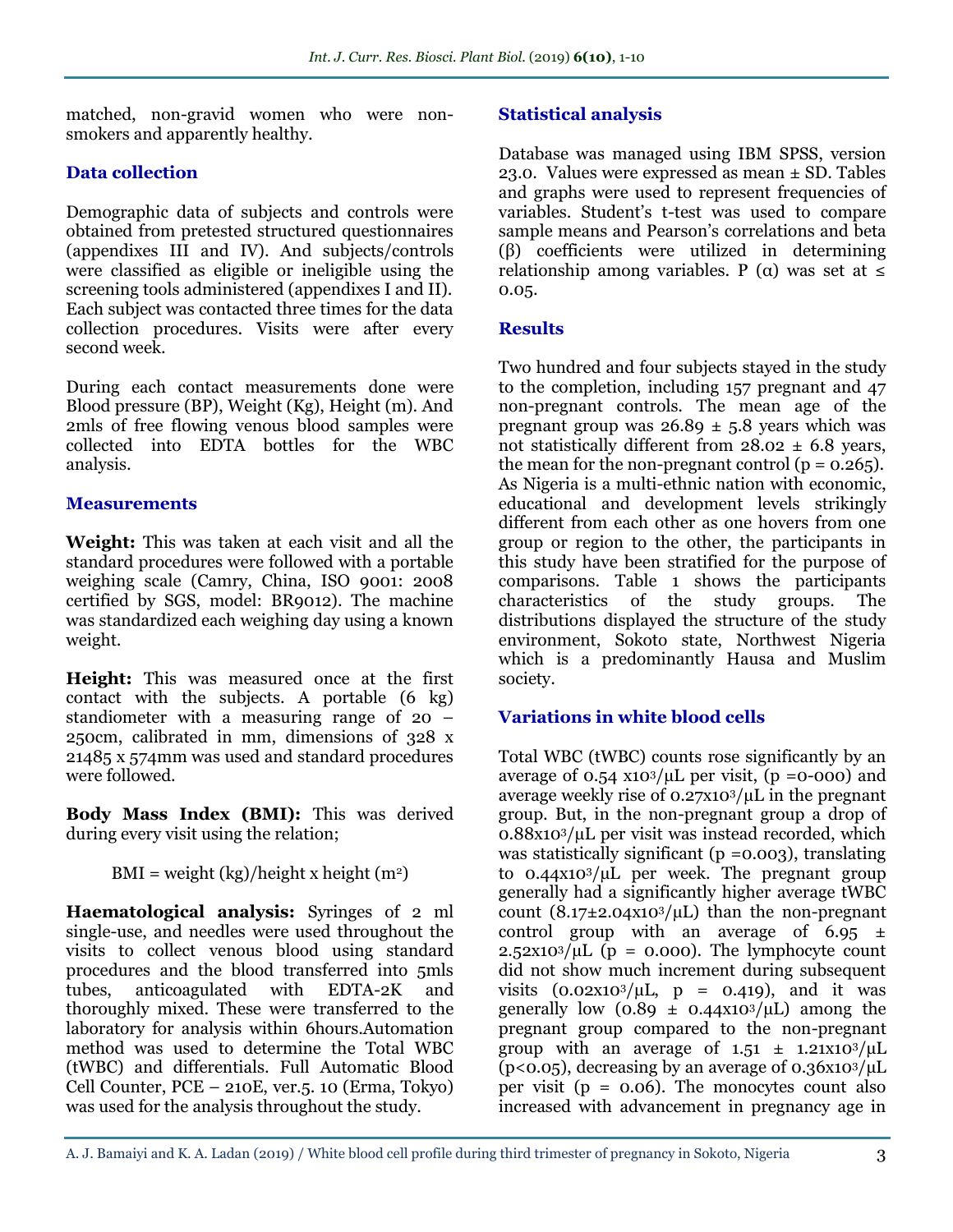the third trimester of pregnancy; increasing by about  $0.05x10^{3}/\mu L$  with every subsequent visit. The monocyte count among the pregnant group,  $(0.31 \pm 0.10 \times 10^{3}/\mu L)$  was however significantly lower than the count of the matched non-pregnant control group  $(0.43 \pm 0.29 \times 10^{3}/\mu L)$  (p = 0.000). Like the monocytes, the granulocytes also increase

in this trimester of pregnancy and was in addition significantly higher than the average counts recorded in the non-pregnant controls  $(6.98 \pm$  $1.9x10^{3}/\mu L$  Vs  $5.06 \pm 1.6x10^{3}/\mu L$ ,  $p = 0.000$ . Other details about WBC and its components are as shown in Fig. 1.

|  |  |  | Table 1. Participants' characteristics. |  |
|--|--|--|-----------------------------------------|--|
|--|--|--|-----------------------------------------|--|

| <b>Variables</b>   |                                   | <b>Pregnant women</b><br>number (percentage) | <b>Non-pregnant women</b><br>number (percentage) |
|--------------------|-----------------------------------|----------------------------------------------|--------------------------------------------------|
| Tribes:            |                                   |                                              |                                                  |
|                    | Hausa                             | 114(72.6)                                    | 20(42.6)                                         |
|                    | Yoruba                            | 20(12.7)                                     | 7(14.9)                                          |
|                    | Igbo                              | 8(5.1)                                       | 10(21.3)                                         |
|                    | Others                            | 15(9.6)                                      | 10(21.3)                                         |
| Religions:         |                                   |                                              |                                                  |
|                    | Islam                             | 136 (86.6)                                   | 30(63.8)                                         |
|                    | Christianity                      | 21(13.4)                                     | 17(36.2)                                         |
| Educational level: |                                   |                                              |                                                  |
|                    | < Secondary school                | 81(51.6)                                     | 2(4.3)                                           |
|                    | Secondary school                  | 51(32.5)                                     | 3(6.4)                                           |
|                    | > Secondary school                | 25(15.9)                                     | 42(89.3)                                         |
| Occupation:        |                                   |                                              |                                                  |
|                    | House wife/Student                | 111(70.7)                                    | 29(61.7)                                         |
|                    | Business/Politician/Civil servant | 46(29.3)                                     | 18(38.3)                                         |
| Parity:            |                                   |                                              |                                                  |
|                    | <b>Nulliparous</b>                | 33(21.0)                                     | 28(59.6)                                         |
|                    | Parous                            | 124(79.0)                                    | 19 (40.4)                                        |



**Fig. 1:** WBC and its differentials in third trimester of pregnancy compared to the non-pregnant controls. **N.B**: tWBC (total WBC), LY (lymphocyte count), MO (monocyte count), GR (granulocyte count), \* (statistically significance).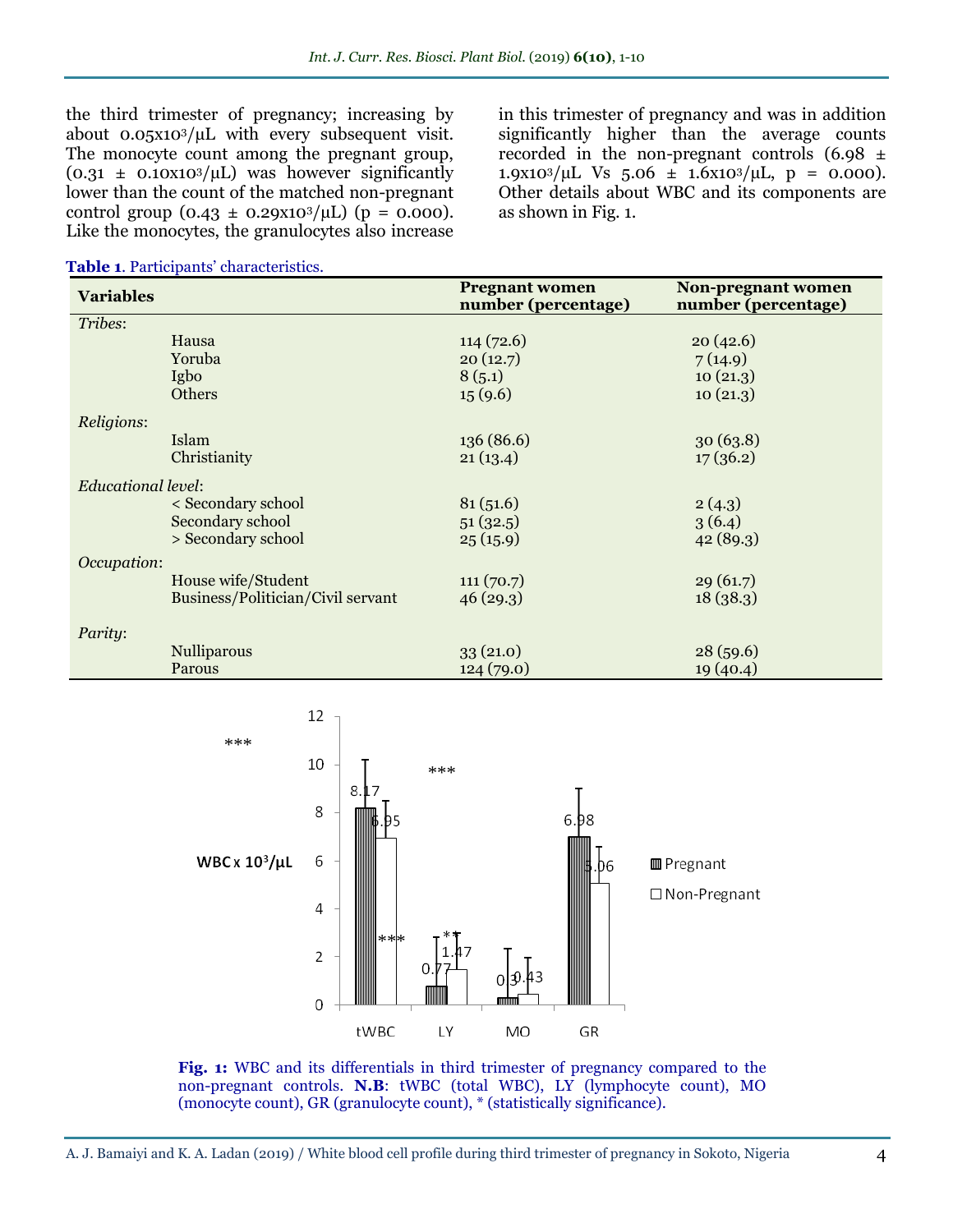### **Weigh changes between groups**

It was also found that the average weight gain in the pregnant group per visit was about 0.99kg giving a weight gain of about 0.5kg/week. On the other hand, the non-pregnant control group showed about 0.26kg increase per visit and about 0.13kg/week. In both groups weight gain during the study period were not statistically significant  $(p= 0.1819 - 0.9400)$ .

| Table 2. Relationship between WBC components and some variables of participants. |  |  |
|----------------------------------------------------------------------------------|--|--|
|----------------------------------------------------------------------------------|--|--|

| <b>Variables</b>          | Pregnant |              |              | Non-         | Level of     |
|---------------------------|----------|--------------|--------------|--------------|--------------|
|                           |          |              |              | pregnant     | significance |
| tWBC Vs some variables of | r        | $\mathbf{p}$ | r            | $\mathbf{p}$ |              |
| participants:             |          |              |              |              |              |
| <b>Education</b> level    | $-0.113$ | 0.206        | $-0.409$     | 0.077        |              |
| Occupation                | 0.099    | 0.261        | 0.090        | 0.584        |              |
| Parity                    | $-0.159$ | 0.060        | $-0.023$     | 0.896        |              |
| <b>BMI</b>                | 0.060    | 0.465        | 0.119        | 0.446        |              |
| LY Vs some variables of   | r        | $\mathbf{p}$ | $\mathbf{r}$ | $\mathbf{p}$ |              |
| participants:             |          |              |              |              |              |
| <b>Education</b> level    | 0.130    | 0.147        | $-0.550$     | 0.054        |              |
| Occupation                | $-0.003$ | 0.976        | $-0.108$     | 0.483        |              |
| Parity                    | $-0.012$ | 0.892        | 0.041        | 0.801        |              |
| BMI                       | $-0.002$ | 0.985        | 0.071        | 0.627        |              |
| MO Vs some variables of   | r        | $\mathbf{p}$ | $\mathbf{r}$ | $\mathbf{p}$ |              |
| participants:             |          |              |              |              |              |
| <b>Education</b> level    | 0.074    | 0.414        | $-0.298$     | 0.058        |              |
| Occupation                | $-0.051$ | 0.568        | $-0.077$     | 0.657        |              |
| Parity                    | $-0.010$ | 0.903        | 0.000        | 0.999        |              |
| <b>BMI</b>                | 0.002    | 0.980        | 0.169        | 0.312        |              |
| GR Vs some variables of   | r        | $\mathbf{p}$ | r            | $\mathbf{p}$ |              |
| participants:             |          |              |              |              |              |
| <b>Education</b> level    | $-0.163$ | 0.068        | $-0.197$     | 0.198        |              |
| Occupation                | 0.115    | 0.188        | 0.265        | 0.126        |              |
| Parity                    | $-0.170$ | 0.043        | $-0.077$     | 0.670        | $\ast$       |
| <b>BMI</b>                | 0.065    | 0.423        | 0.121        | 0.458        |              |

**N.B**: tWBC (total WBC), LY (lymphocyte count), MO (monocyte count), GR (granulocyte count), \* statistically significant.

#### **Relationships between WBC components and some variables of participants studied**

The results in Table 2 showed that during third trimester of pregnancy as well as among nonpregnant apparently healthy controls studied, level of education, ethnicity, occupation, parity or body mass index does not influence tWBC counts. Similarly, occupation, parity or body mass index does not influence lymphocytes counts in both groups studied. No association was noticed between the monocytes counts and any of the variables studied in either the pregnant or nonpregnant control groups. Moreover, no relationship again was observed between either BMI or MUAC and tWBC, lymphocytes or monocytes counts in both groups studied as

demonstrated by the slopes of the relationships in figures 2a- 2f and 3a-3f.

#### **Discussion**

The major findings in the present study are; that tWBC is significantly high in the third trimester of pregnancy in Sokoto State, a predominantly Muslim and Hausa setting in Northwest Nigeria. That the lymphocytes and monocytes counts in this trimester were however significantly low compared to non-pregnant control group. Although both monocytes and lymphocytes counts mildly rises with advancement in pregnancy age in this trimester, the average count is significantly low when compared with the apparently healthy, nonpregnant controls. Furthermore, the granulocytes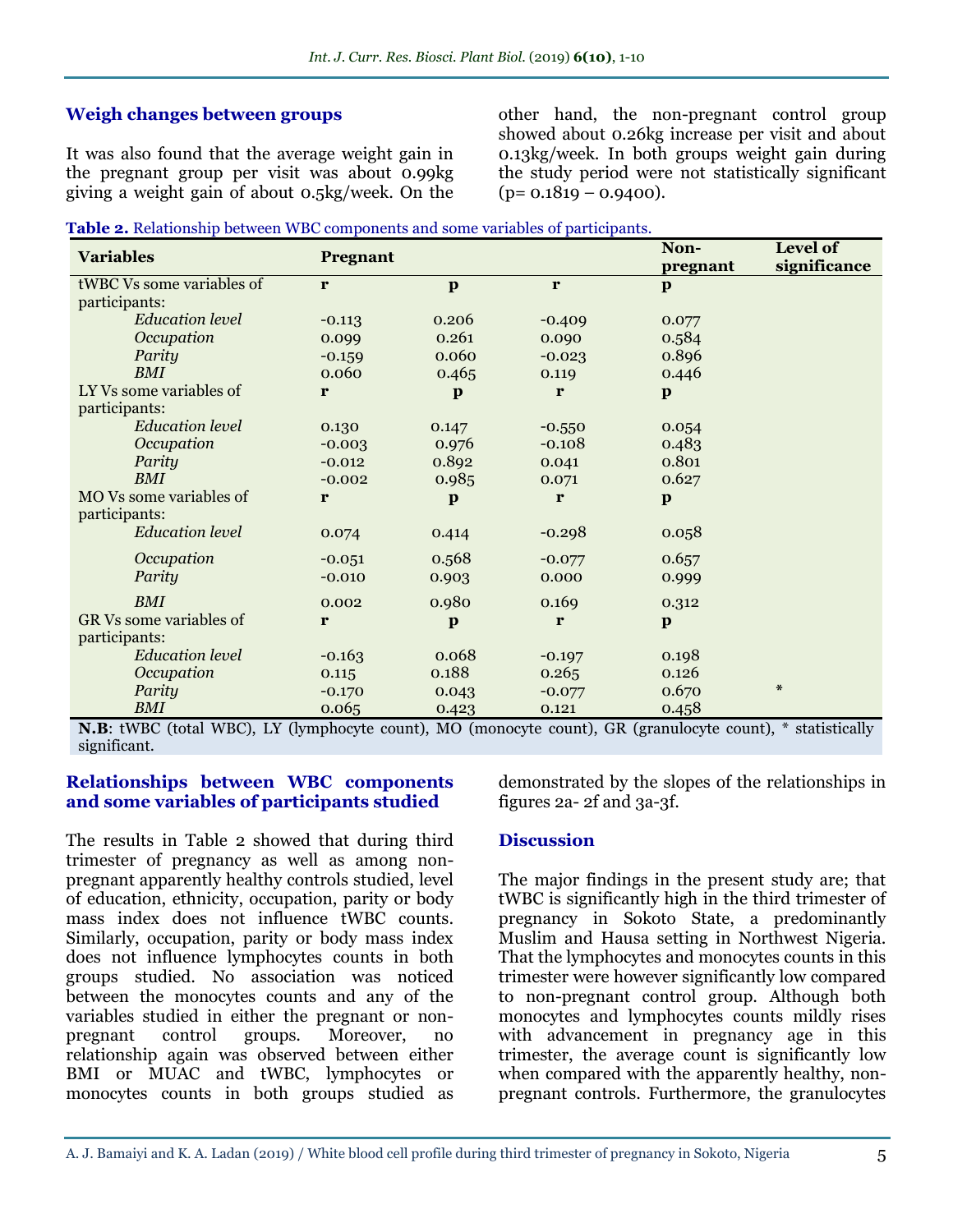count does not only steadily increase in this trimester, it was significantly higher than the average recorded among the non-pregnant controls. However, the WBC and its components

are apparently not influenced by the level of education, occupational status, parity, BMI or MUAC of either the pregnant or the non-pregnant control groups.



**Fig. 2 (a-f):** Relationships between BMI and MUAC with tWBC and its differentials in third trimester of pregnancy women.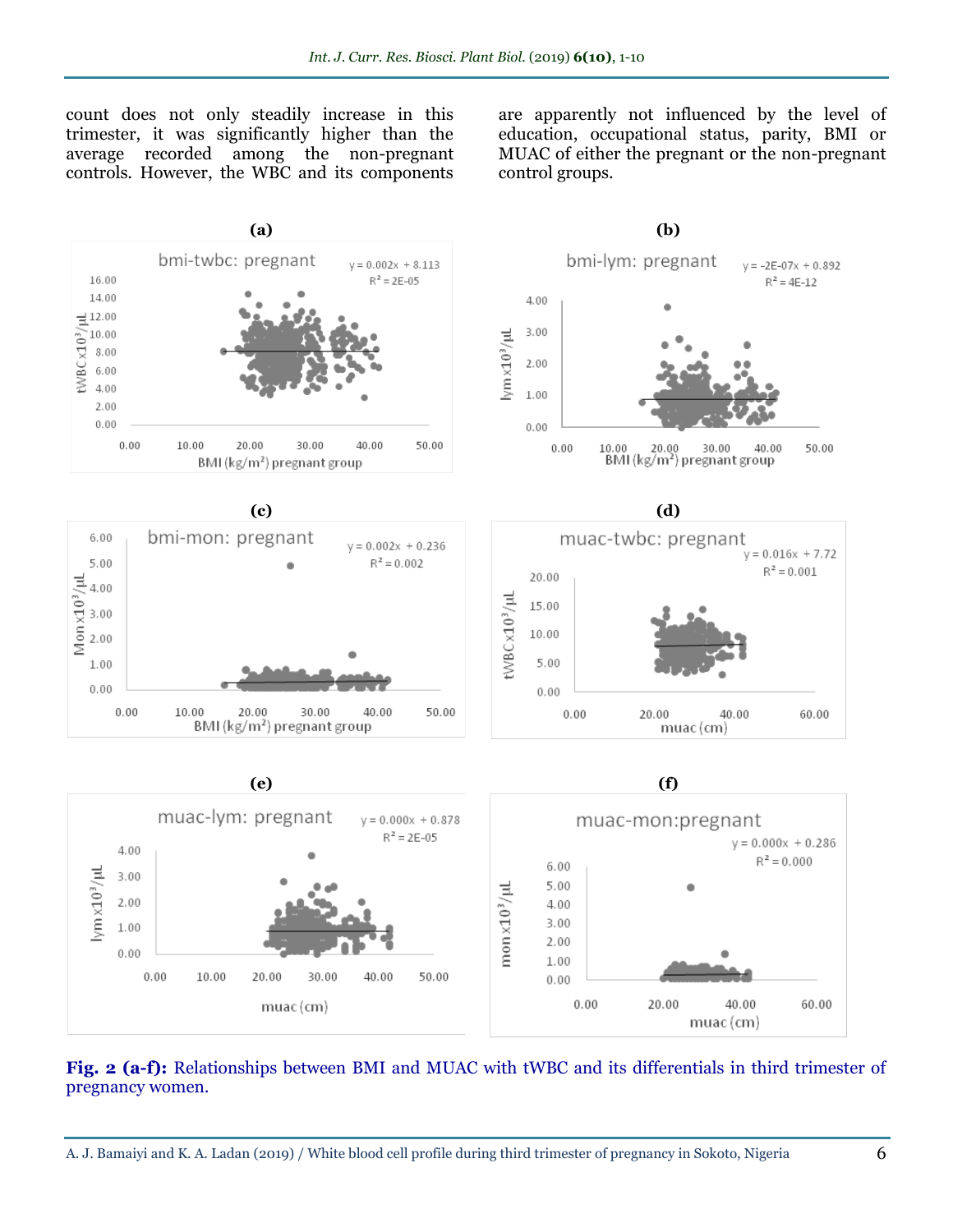

**Fig. 3 (a-f):** Relationships between BMI and MUAC with tWBC and its differentials among the nonpregnant controls.

Our results are in consonance with an earlier works by Onwukeme and Uguru (1990) in Jos, North-central Nigeria, Akingbola et al. (2006) in Ibadan, South-west Nigeria and in a review by Chandra et al. (2012), that tWBC count is significantly increased in the third trimester of pregnancy. This is however, in variance with other results (Dapper et al., 2006, Shen et al., 2010), that WBC in pregnancy does not differ from a nonpregnancy state. Moreover, it was also reported that the increment in tWBC was all through the three trimesters of pregnancy (Akingbola et al., 2006, Onwukeme and Uguru, 1990). While we obtained an average tWBC in the third trimester to be 8.17  $\pm$  2.04 x10<sup>3</sup>/µL, Obisesan and colleagues (1998) in Ibadan, Nigeria reported  $5.765 \pm 1.753$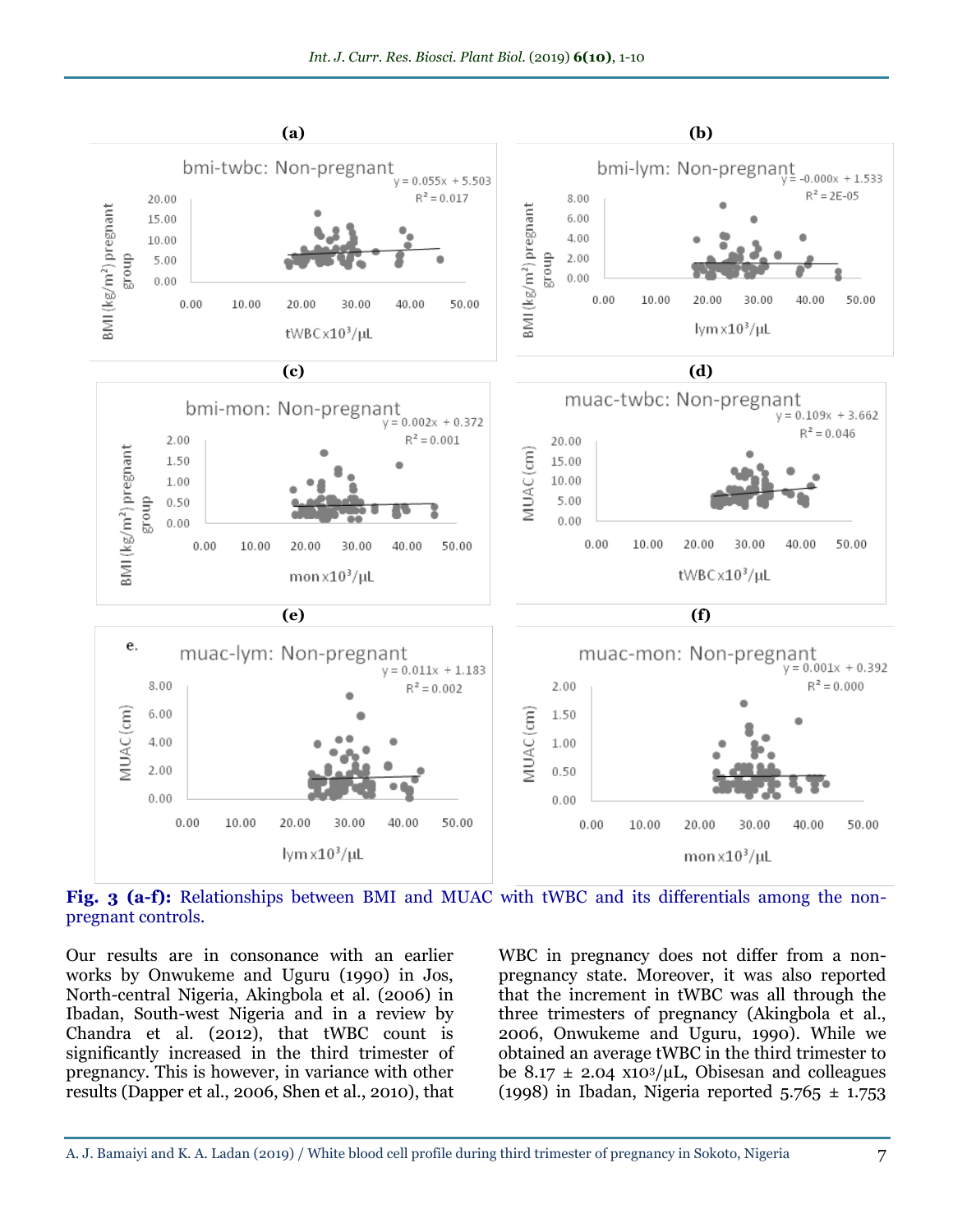x103/µL across the entire pregnancy period and Onwukeme and Uguru (1990) reported  $7.119x10^3/\mu L$ . Even though our study consistently collected blood samples in the morning to avoid circadian variations of WBC among pregnant women in their third trimester of pregnancy, the tWBC (8.17  $\pm$  2.04 x10<sup>3</sup>/µL) is on the higher side when compared to the values across Nigeria (5.77)  $-7.36 \times 10^{3}/\mu L$ , including the Northern average  $(7.12 \pm 2.36 \text{ X}10^3/\mu\text{L})$  (Pughikumo et al., 2015, Obisesan et al., 1998, Onwukeme and Uguru, 1990). Indeed, the higher tWBC in the present study confirms the value recently reported by Musa and colleagues (2016) among pregnant women undergoing antenatal care in a sister tertiary health institution in Sokoto. Whether the higher leucocytosis in the third trimester of pregnancy in our results was due to physiological leucocytosis of pregnancy (Wang et al., 2016; Malikarjun et al., 2018), even when a similar northern Nigerian average is lower could still be explained in possible differences in the stress (pregnancy and otherwise) which these groups of pregnant women undergo and for our study which focused only on the third trimester during which stress is expected to be more profound requires further research. Given that these study groups were from the different geo-political zones of Nigeria with their different culture and women lifestyles, and stress levels during pregnancy may be a possible explanation as pointed out to be a major factor in leukocytosis of pregnancy (Chandra et al., 2012). Whether these explain the higher values in our study may require further investigations where confounders such as identified stressors in pregnancy can be accounted for.

The lymphocyte and monocytes counts in the present study were also significantly low compared to the non-pregnant control. Although, the study by Ichipi-Ifukor et al. (2013) reported lymphocyte count to be higher during pregnancy compared to non-pregnant control, the report by Chandra and colleagues (2012) and Dapper et al (2006) corroborate our finding that lymphocyte count increases in the third trimester, but the average is still low compared to the non-pregnant controls. Furthermore, while monocytes counts are expected to be on the increase (Ramsay, 2010), in the present study the count was significantly low compared to both the control group and values in studies carried out elsewhere. This may be

explained by a drastic fall in the counts during the first and second trimesters reported by Chandra et al. (2012). Moreover, the lymphocyte count in our pregnant subjects was found to be lower than those reported elsewhere (Dapper and Didia, 2006; Ichipi-Ifukor et al., 2013; Obeagu et al., 2014). Whether this may be explaining why infection among others is a leading risk factor for the high maternal deaths in our setting will require further research. Importantly, adequate normal lymphocyte counts are essential to produce humoral and cell-mediated immunities as well as priming pathogens for phagocytosis by the neutrophils and monocytes. And even if these latter two were raised, they may not be able to function well, as adequate normal lymphocytes counts are required to complement their proper functioning. Besides, the high counts of granulocytes (neutrophils) observed may be attributed to failure of normal apoptotic processes (Chandra et al. 2012). Furthermore, pregnancy serum itself is reported to subject the raised granulocytes count to a suppressive milieu characterized by oxidative changes seen in their cytoplasm (Chandra et al., 2012).

### **Study limitations**

The relatively small sample size and short timeframe of the present study forecloses assessing pregnancy outcomes of the participants and therefore doesn't allow for drawing of conclusions. Similarly, further investigations were not carried out to confirm the presence of infections in the pregnant group, therefore the WBC parameters observed in the present study might be a result of a plethora of reasons that can occasion the rise. Moreover, only third trimester pregnant women were considered and a large majority of the participants were from one ethnic group, Hausa this might have introduced ethnic biasness.

### **Conclusion**

The significantly reduced level of lymphocytes and monocytes with raised level of WBC (granulocytes) observed towards the end of pregnancy in the present study when compared to their nonpregnant age-matched counterparts and other contemporary values, may explain the vulnerability of the pregnant women in this environment, especially peripartum to infections and hence its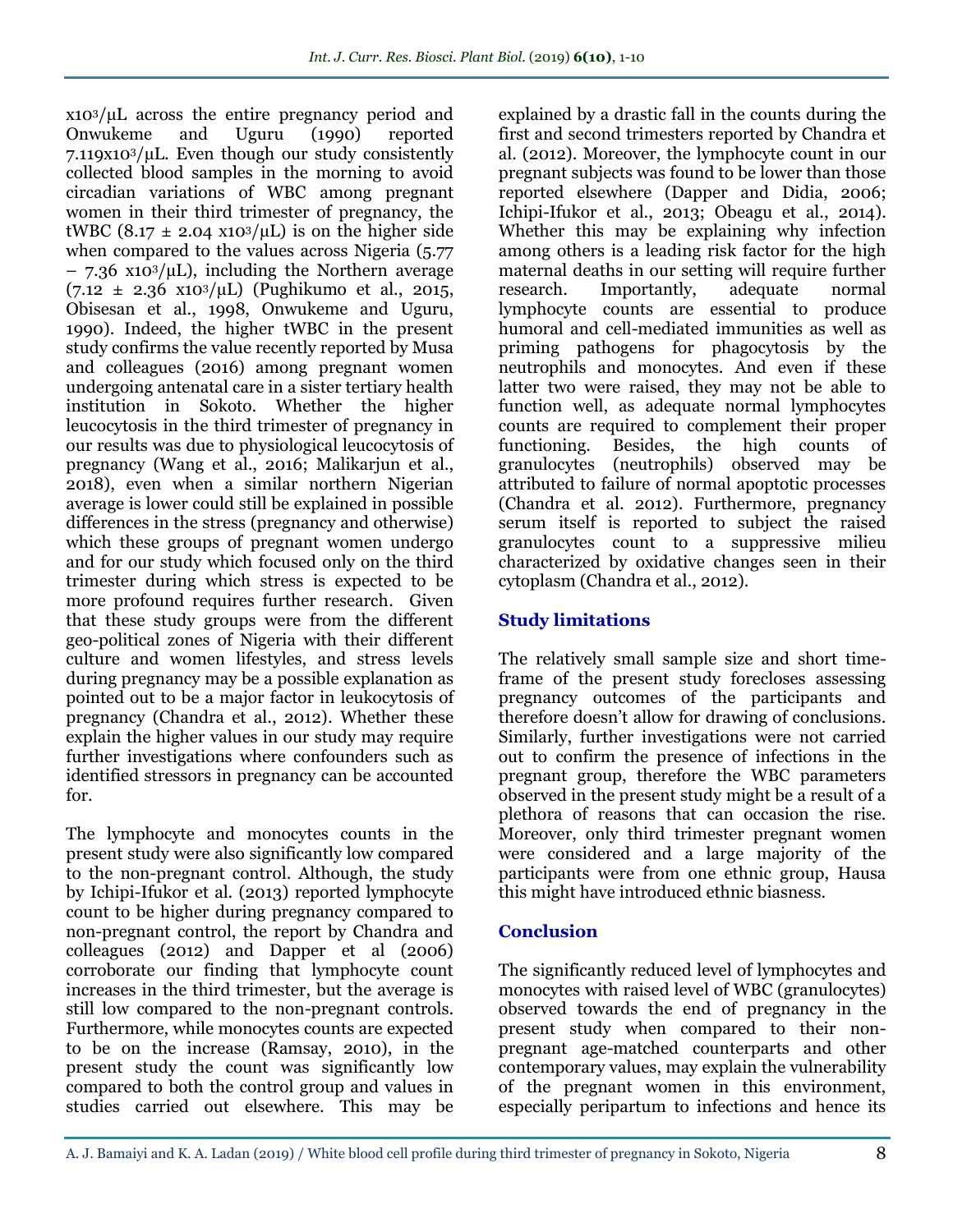contribution to high prevalence of morbidity and mortality (Mojekwu and Ibekwe, 2012, Audu and Ekele, 2002). Health education on factors that enhance health in pregnancy such as effective infection prevention and control, adequate nutrition and healthy lifestyle should be emphasised during antenatal services to the pregnant mothers. We recommend that health policy makers develop policies aimed at promoting maternal and child health with particular emphasis for proper antenatal care and safe delivery.

### **Conflict of interest statement**

Authors declare that they have no conflict of interest.

### **References**

- Ahmed, W. M. M., Khalid, A. & Musa, O. A. 2018. Effect of pregnancy on packed cell volume and total white blood cells count among Sudanese pregnant women attending antenatal care at Ribat University Hospital (Khartoum state). *International Journal of Reproduction, Contraception, Obstetrics and Gynecology,* 7**,** 371.
- Akingbola, T. S., Adewole, I. F., Adesina, O. A., Afolabi, K. A., Fehintola, F. A., Bamgboye, E. A., Aken'ova, Y. A., Shokunbi, W. A., Anwo, J. A. & Nwegbu, M. M. 2006. Haematological profile of healthy pregnant women in Ibadan, south-western Nigeria. *J Obstet Gynaecol,* 26**,** 763-9.
- Akinlaja, O. 2016. Hematological Changes in Pregnancy - The Preparation for Intrapartum Blood Loss. *Obstetrics & Gynecology International Journal,* 4.
- Audu, L. R. & Ekele, B. A. 2002. A ten year review of maternal mortality in Sokoto, northern Nigeria. *West Afr J Med,* 21**,** 74-6.
- Bamaiyi, A. J., Adelaiye, A. B. & Igbokwe, V. U. 2013. Relationship between anthropometric and haematological parameters among third trimester pregnant women in Sokoto State, Northwest Nigeria. *Niger J Physiol Sci.,* 28**,** 211-9.
- Bamaiyi, A. J., Adelaiye, A. B. & Igbokwe, V. U. 2015. Effects of Anthropometric and Parity Factors on Blood Pressure (BP) Pattern of Third Trimester Pregnant Women in Sokoto, North-West, Nigeria. *Gynecology & Obstetrics,*

05.

- Chandra, S., Tripathi, A., Mishra, S., Amzarul, M. & Vaish, A. 2012. *Physiological Changes in Hematological Parameters During Pregnancy*.
- Ciliberto, C. F. & Gertie, F. M. 1998. Physiological Changes Associated With Pregnancy, Dept of Anaesthesiology, Albert Eistein College of Medicine, New York, USA. *Physiology,* 9**,** 1-3.
- Dapper, D. V. & Didia, B. C. 2006. Haemorheological parameters of umbilical cord blood of Nigerian newborns:correlations with maternal parameters. *West Afr J Med.,* 25**,** 226-30.
- Dapper, D. V., Ibe, C. J. & Nwauche, C. A. 2006. Haematological values in pregnant women in Port Harcourt, Nigeria. *Niger J Med,* 15**,** 237- 40.
- Duru C.B., Nnbue. C. C., Nwakwe. K. A., Diwe. K. C., Agunwa. C.C., Achigbu. K. I., Iwu. C. A., Merenu. I. A., 2016. Prevalencd and pattern of herbal medicine use in opregnancy among women attending cloinics in a tertiary hospital in Imo state, South east Nigeria. Int.J. Curr. Res.Biosci. plant Biol. 3(2), 5-14 doi:http://dx.doi.org/10.20546/ijcrbp.2016.30 2.002
- FIGO 2013. Maternal deaths down in Sokoto State. *Gynaecology and Women's Health*.
- Gebreweld, A., Bekele, D. & Tsegaye, A. 2018. Hematological profile of pregnant women at St. Paul's Hospital Millennium Medical College, Addis Ababa, Ethiopia. *BMC Hematology,* 18**,** 15.
- Ibrahim, T. 2009. Sample Size Determination; Research Methodology and Dissertation Writing for Health and Allied Health Professionals. *Published by Cress Global Link Limited, Abuja. ISBN: 978-978-906-838-8. ,* Ch5:**,** 70-75.
- Ichipi-Ifukor, P. C., Jacobs, J., Ichipi-Ifukor, R. N. & Ewrhe, O. L. 2013. Changes in Haematological Indices in Normal Pregnancy. *Physiology Journal,* 2013**,** 1-4.
- Kaur, S., Khan, S. & Nigam, A. 2014. Hematological profile and pregnancy: a review. *International Journal of Advances in Medicine,* 1**,** 1.
- Malikarjun Rao. V., B.M. Shanker Venkatesh and Rajeshwer Rao, S. 2018. Asymptomatic Bacteriuria in pregnant women-study at a tertiary maternitycare hospital in Hyderabad,